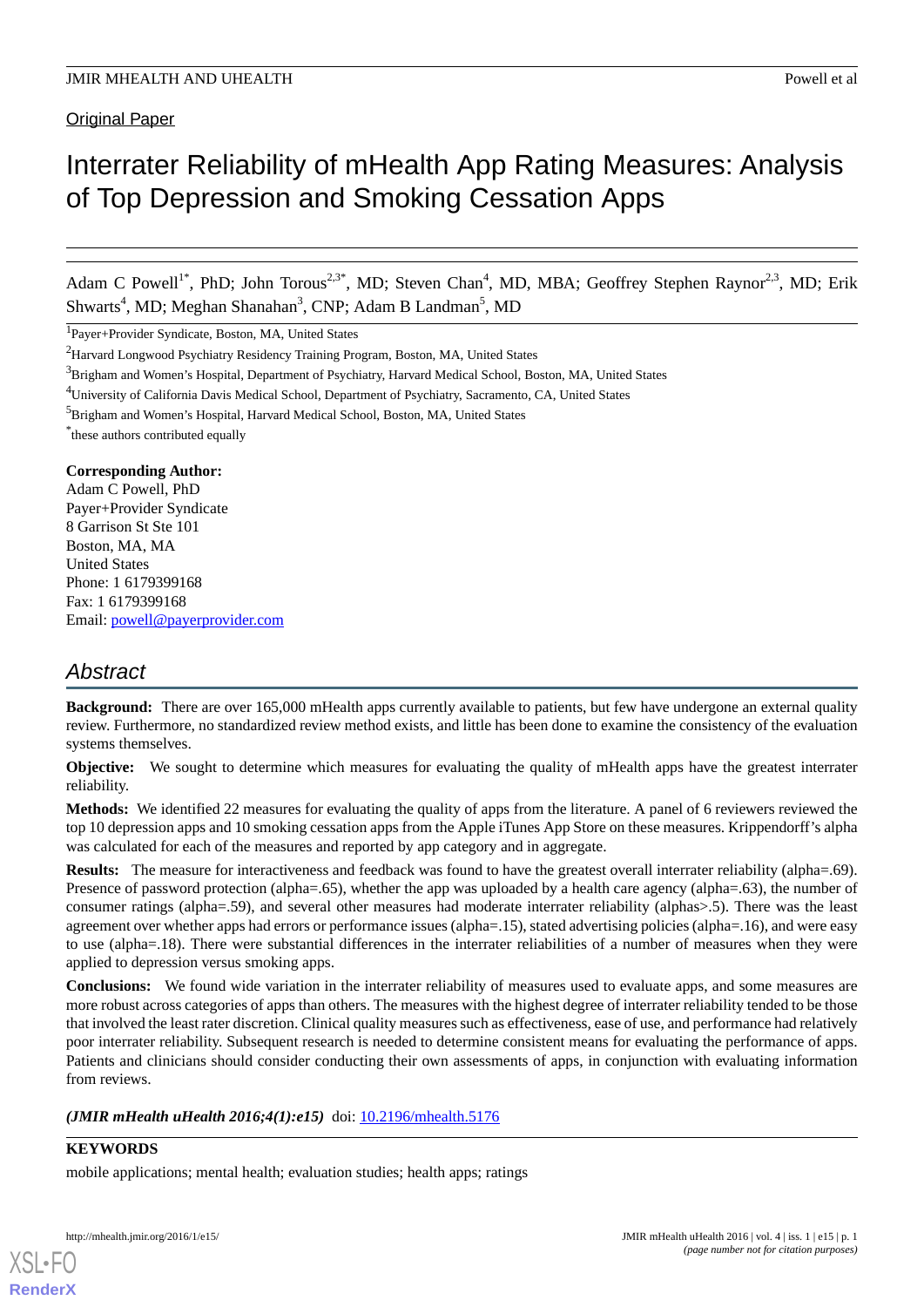### *Introduction*

Although there are over 165,000 mHealth apps currently available, few have undergone an external quality review [\[1](#page-6-0),[2\]](#page-6-1). Currently patients and doctors may find themselves turning to the Apple iTunes or Android Google Play app stores to identify which apps may be helpful and avoid those that may be ineffective or even harmful. The user ratings in these marketplaces are not designed to be a metric of medical appropriateness, safety, or efficacy of apps. Quality reviews conducted by trusted third-parties are important, as it is typically infeasible for clinicians and patients to evaluate the security, validity, and efficacy of apps. Third-party reviews have played an important role in highlighting the quality of enterprise software (eg, KLAS), consumer electronics (eg, Underwriters' Laboratories), and even food (eg, Zagat) [[3\]](#page-6-2). Health care providers and patients have a similar need for quality reviews of mHealth apps.

There are numerous challenges in rating apps. The availability of clinical data to guide app recommendations is poor. Medical research on apps is far behind. For example, while over 20 million American's suffer from depression each year and there are over 1000 depression apps in consumer marketplaces [[4\]](#page-6-3), a recent review found only 10 published studies on depression apps [[5\]](#page-6-4). The United States Food and Drug Administration does not offer guidance either, noting it does not plan to regulate many apps that are of low risk [\[6](#page-6-5)]. The efforts of professional and regulatory bodies to curate apps have also been disappointing, with the recent news of the shutdown of the British National Health Service's Health App Library [\[7](#page-6-6)] after a study revealed that many apps accredited actually transmitted medical data in an unsecure manner and that several lacked privacy policies [[8\]](#page-6-7), among other concerns. Finally, any app rating system would have to be continually updated, as apps themselves are often upgrading and changing.

Despite the substantial challenges in rating apps, there have been important efforts to begin to understand how to best approach the problem. Several methodologies have been proposed for evaluating the quality of apps [[9](#page-6-8)[-11](#page-7-0)], although no standardized method exists, and little has been done to examine the consistency of the evaluation systems themselves.

One methodology of note that was introduced after the design of this study is the Mobile App Rating Scale (MARS), a 23-item scale that demonstrates strong internal consistency and interrater reliability in a research study involving 2 expert raters [[12\]](#page-7-1). However, like many scales, its validity is still uncertain and it has not been widely adopted yet. Furthermore, there have been both generalized frameworks [[11\]](#page-7-0) and specialty-specific efforts [[13](#page-7-2)[-15](#page-7-3)] that use inconsistent measures to evaluate quality. However, it is unclear how any of these methodologies and scales hold up in real-world clinical practice and when used by non-expert raters. Given the rapid growth in the number of mHealth apps and the constant updating of existing apps, it makes sense that clinicians will need to utilize and apply app ratings [[2\]](#page-6-1).

The need for quality measures of mHealth apps will become increasingly important as more patients ask physicians for app

 $XS$  • FC **[RenderX](http://www.renderx.com/)** recommendations. The lack of standardized quality measures is concerning, as app use carries risk and can lead to adverse outcomes for both patients and clinicians. Poorly designed apps may offer ineffective care or even cause harm [[16\]](#page-7-4). Clinicians may place themselves at legal, professional, and ethical risk if digital technologies are recommended inappropriately [[17\]](#page-7-5). Furthermore, if apps are eventually to be prescribed by providers and reimbursed by payers, there must be a robust way to evaluate the safety and effectiveness of apps [[18\]](#page-7-6). Standardized measures with high interrater reliability are needed to evaluate mHealth apps. Nonetheless, without standardized measures for evaluating app outcomes, clinicians have difficulty comparing the quality of apps when making recommendations. When measures are available, quality measures with low interrater reliability are problematic, as ratings produced are not necessarily reflective of what would be experienced by other raters or users.

In order to foster the development of standardized app quality measures, we seek to evaluate the interrater reliability of existing measures [[19\]](#page-7-7) and provide direction on which should be incorporated in standardized app evaluation systems. In addition, we seek to determine whether the interrater reliability of the measures is consistent across multiple types of apps, and which of these measures may be the best to incorporate into app evaluation systems and tools. As mHealth apps are used for a wide range of purposes, it is important to understand which quality measures consistently perform with high interrater reliability, regardless of the nature of the apps being evaluated.

### *Methods*

### **Selection of Apps**

To evaluate whether the interrater reliability of quality measures is consistent across multiple types of apps, we evaluated the top 10 search results displayed by the US Apple iTunes App Store for iOS (iPhone, iPod Touch, and iPad) returned by queries for "depression" and "smoking" in March 2015 (see [Multimedia](#page-6-9) [Appendix 1](#page-6-9)). While rankings are in constant flux as apps are updated and rated by app store users, the apps selected reflect those most visible to users seeking assistance at the time of selection. This was done to increase the realism of the sample, as users without pre-existing knowledge of which apps to seek are likely to pick those they see first.

Depression and smoking cessation (hereafter referred to as "smoking") categories were selected because they are common issues, cause significant comorbidity, and have been the targets of many early mobile phone interventions that are directly marketed to patients [[20-](#page-7-8)[22\]](#page-7-9). In 2013, over 15 million US adults suffered from depression (6.7% of the population) [[23\]](#page-7-10), and over 42 million Americans smoked cigarettes (nearly 18% of the population)  $[24]$  $[24]$ . Also, a recent study suggested that when considering apps by treatment type, mental health and behavioral disorders are the largest sector—more numerous than both cardiac and cancer-focused apps [[25\]](#page-7-12). The clinical evidence supporting apps in these categories has the potential to be more robust than supporting apps managing other indications [[26\]](#page-7-13).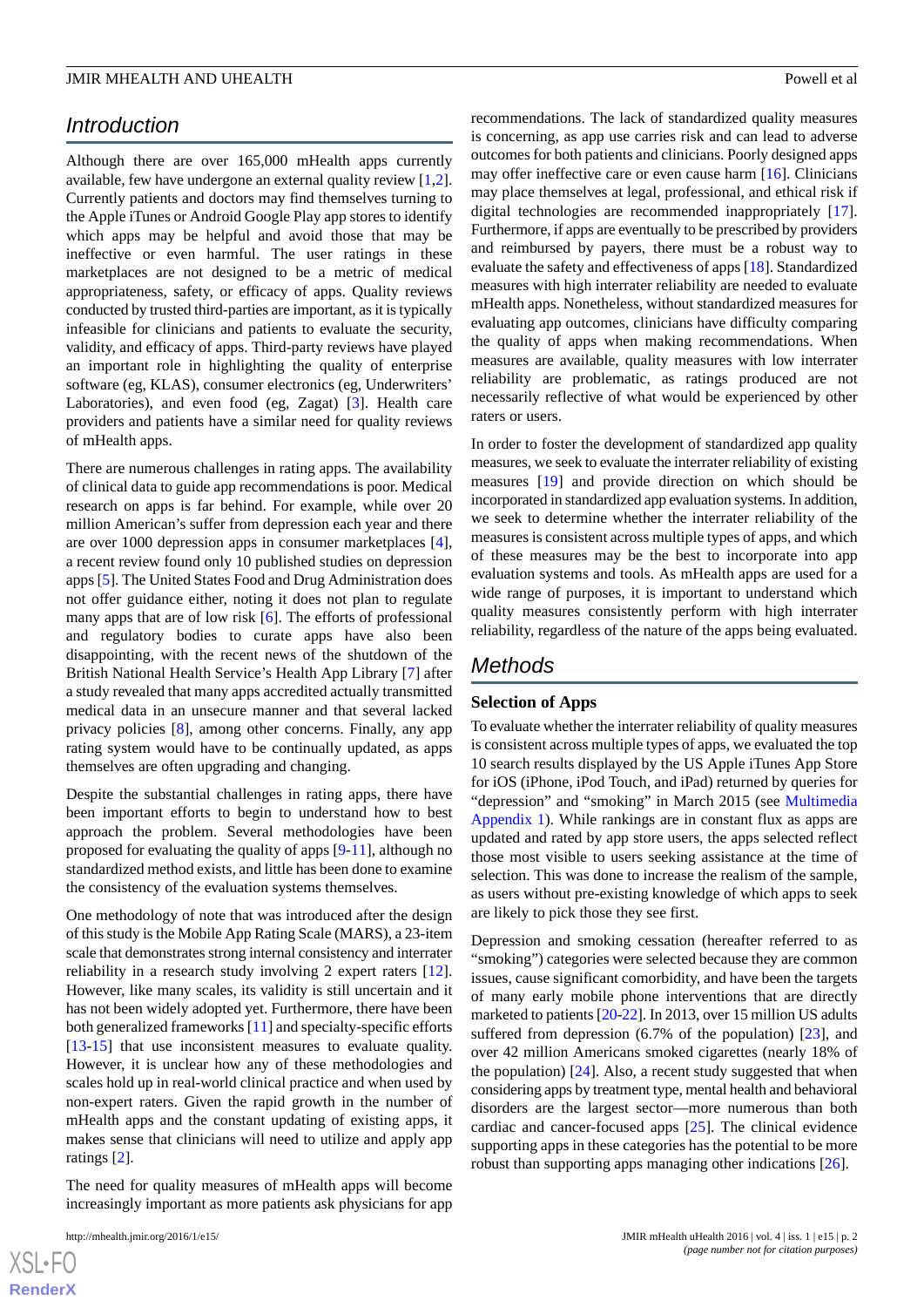### **Selection of App Quality Measures**

We reviewed existing mHealth app ratings sites and the literature to identify app evaluation measures. At this time, there is no gold standard for rating apps and no central repository of app ratings. While the list of measures evaluated may not be definitive, it is varied and reflective of the practice of a number of organizations. The Anxiety and Depression Association of America (ADAA) and PsyberGuide were two websites that were used as sources of measures. The ADAA rates apps on ease of use, perceived effectiveness, personalization, interactiveness/feedback, and research evidence on a 5-point scale [\[27](#page-7-14)]. PsyberGuide evaluates the basis of the research behind the app, the source of the funding for the research, the specificity of the proposed intervention, the number of consumer ratings, whether a product advisory board with clinical thought leadership exists, and whether the app has been revised within the past 12 months [[28\]](#page-7-15).

Although the ADAA and PsyberGuide measures were the best characterized, we also used measures cited in the literature, including whether an app has password protection and import/export capabilities [\[29](#page-7-16)], whether an app is uploaded by a health care agency versus a non-health care agency [[30\]](#page-7-17), whether the developer is contactable and the advertising policy is clearly stated [[31\]](#page-7-18), whether there is a lack of errors or hang-ups and continuous access to the data [\[32](#page-7-19)], whether an app discloses potential risks, and whether it offers technical support or help [[33\]](#page-7-20).

mHealth apps must be safe, accurate, effective, secure, and protect privacy to be used by patients, recommended by health care professionals, and eventually reimbursed [\[2](#page-6-1)]. While it is difficult to assess the safety or accuracy of an app without an in-depth review, it is possible to rapidly determine whether an app has security measures such as password protection and encryption, and privacy measures such as an explicit privacy policy. Likewise, it can be difficult to assess the effectiveness of an app. We included three measures of effectiveness: perceived effectiveness, research evidence base for an app, and whether or not the app claimed that the effectiveness was tested. Evaluating perceived effectiveness required the reviewers to subjectively evaluate the app against its stated objective, whereas the evidence base and statement of effectiveness made by the app were evaluated based on discrete findings. [Table 1](#page-3-0) summarizes all of the app quality measures included in this study and presents the terms of each measure exactly as defined for reviewers.

### **App Review Process**

Each app was rated by up to 6 reviewers. Reviewers were an interdisciplinary group including clinicians, technology experts, and researchers; all are study co-authors. Reviewers were instructed to rate all 20 apps ([Multimedia Appendix 1](#page-6-9)) on all 22 measures (see [Table 1](#page-3-0)). Each reviewer reviewed a minimum of 17 of the 20 apps on each of the 22 measures.

Reviews were conducted between March and May 2015. All apps were reviewed running on iPhones. Reviewers did not discuss their reviews with each other to ensure that each rating was independent. For each of the apps, the reviewers were provided a copy of [Table 1](#page-3-0), with space for their ratings. Reviewers were not provided with any additional training in the review methodology in order to best approximate what would occur if the reviewers read about the metrics independently. No human subjects were used in this study. Results are reported in aggregate only, not at the app level.

Reviewers were asked to download the apps to their personal iPhones and then to assign values to each of the measures using only information provided within the app itself and in the iTunes App Store for iOS. As reviewers used their personal iPhones, it is likely that multiple hardware and operating system configurations were used during the review process. Although reviewers were asked to spend several minutes examining each app, they were not asked to use the apps in a realistic manner. Realistic use would not have been feasible, as the reviewers were selected for their expertise in mHealth, rather than for their history of depression or smoking. This short duration of use simulates what is likely to occur when apps are evaluated by experts without a personal need for the apps in question.

After reviews were completed, the reviewers were sent screenshots from each of the apps and asked to verify that the apps they reviewed were the same as the ones shown. One reviewer was unable to review one smoking app and misidentified a second smoking app and one depression app. In the cases where apps were misidentified, they were treated as missing. Each measure was applied up to 120 times (20 apps rated by 6 reviewers). However, due to app identification issues and occasional cases of reviewer uncertainty about the proper rating to apply, each measure was only applied between 109 and 112 times, yielding data completeness between 91% and 93%, depending on the measure (see [Table 2](#page-4-0)).

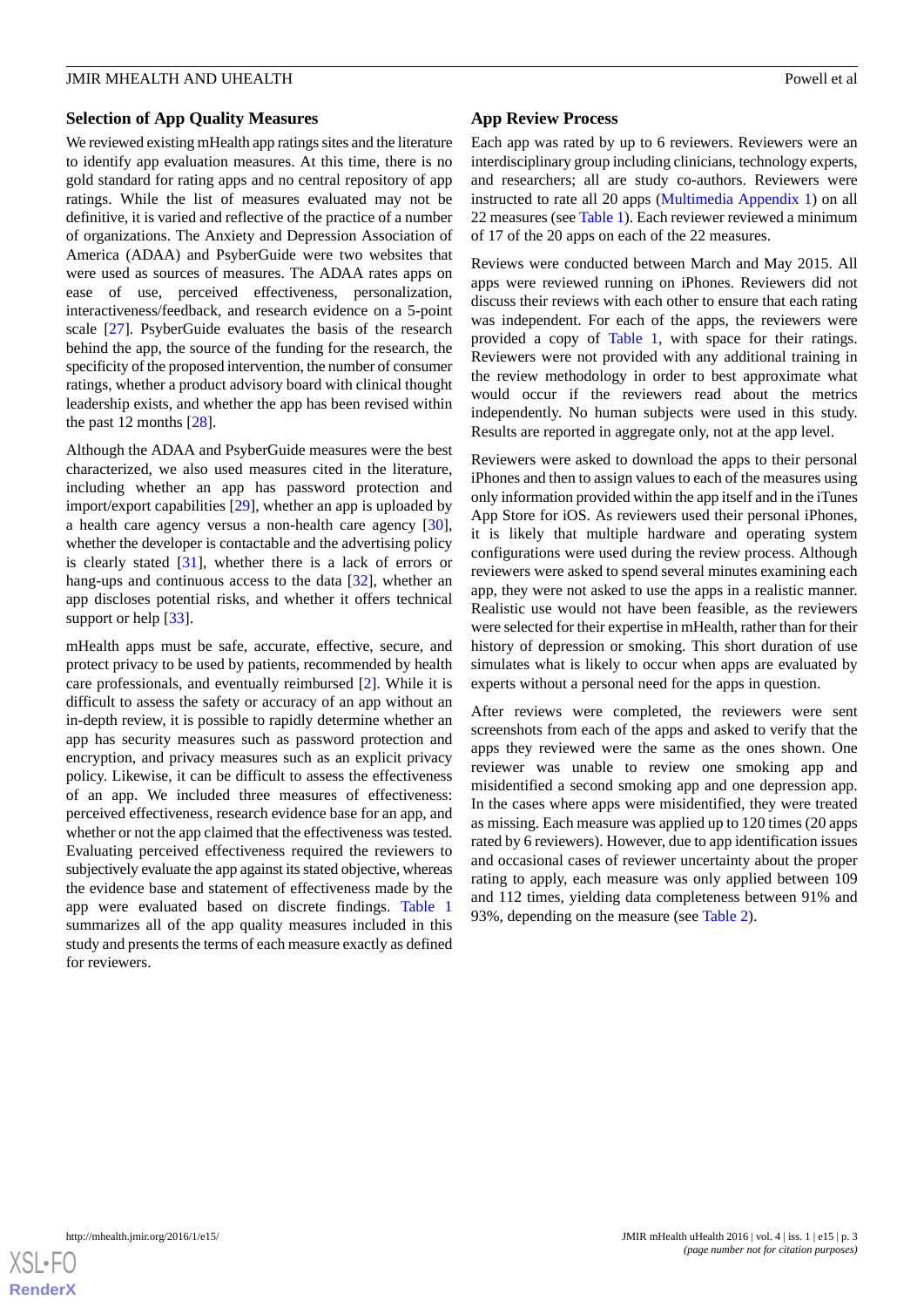<span id="page-3-0"></span>**Table 1.** mHealth app quality measures evaluated.

| Measure                               | Source                                         | Range                   | Definitions                                                                                                                                                                                                                                                                                                |
|---------------------------------------|------------------------------------------------|-------------------------|------------------------------------------------------------------------------------------------------------------------------------------------------------------------------------------------------------------------------------------------------------------------------------------------------------|
| Ease of use                           | <b>ADAA</b>                                    | $1 - 5$                 | $5 = \text{very easy}$ ; 1 = very difficult                                                                                                                                                                                                                                                                |
| Effectiveness (Perceived)             | ADAA                                           | $1-5$                   | 5=highly likely; 1=highly unlikely                                                                                                                                                                                                                                                                         |
| Personalization                       | ADAA                                           | $1-5$                   | $5 =$ complete ability; $1 =$ no ability                                                                                                                                                                                                                                                                   |
| Interactiveness/Feedback              | <b>ADAA</b>                                    | $1-5$                   | 5=very interactive, helpful feedback; 1=not interactive, no feedback                                                                                                                                                                                                                                       |
| Basis of research                     | PsyberGuide $(x$<br>$ADAAa$ )                  | $0-3$ (and<br>$1-5^a$ ) | 3=data from at least one randomized controlled trial; 2=data from at least<br>one non-randomized non-controlled trial; 1=data from an open study; 0=no<br>data provided                                                                                                                                    |
| Source of funding for research        | PsyberGuide                                    | $0 - 2$                 | 2=research supported exclusively by government agency or non-profit<br>organizations; 1=research supported in full or part by for-profit organiza-<br>tions; 0=no data provided                                                                                                                            |
| Specificity of intervention           | PsyberGuide                                    | $1 - 3$                 | 3=the application is designed to improve a specific condition or symptom;<br>2=the application is designed to help with non-specific items such as<br>"mood" or "brain fitness"; 1=the application is designed to track and<br>monitor items such as symptom severity or medication; $0=$ no data provided |
| Number of consumer ratings            | PsyberGuide                                    | $1 - 3$                 | $3$ =ratings exist from >50 users; $2$ =ratings exist from 25-50 users; 1=fewer<br>than 25 user ratings                                                                                                                                                                                                    |
| Product advisory support              | PsyberGuide                                    | $0 - 1$                 | $1 = yes$ ; $0 = no$                                                                                                                                                                                                                                                                                       |
| Software support                      | PsyberGuide                                    | $0 - 1$                 | $1 = yes$ ; $0 = no$                                                                                                                                                                                                                                                                                       |
| Password protection                   | Kharrazi et al (2012)                          | $0-1$                   | $1 = yes$ ; $0 = no$                                                                                                                                                                                                                                                                                       |
| Import/export capabilities            | Kharrazi et al (2012)                          | $0 - 1$                 | $1 = yes$ ; $0 = no$                                                                                                                                                                                                                                                                                       |
| Uploaded by health care agency        | Pandey et al (2012)                            | $0 - 1$                 | $1 = yes$ ; $0 = no$                                                                                                                                                                                                                                                                                       |
| Encryption                            | Powell et al (2014)                            | $0 - 1$                 | $1 = yes$ ; $0 = no$                                                                                                                                                                                                                                                                                       |
| Explicit privacy policy               | Powell et al (2014)                            | $0 - 1$                 | $1 = yes$ ; $0 = no$                                                                                                                                                                                                                                                                                       |
| Effectiveness tested (claimed by app) | Powell et al (2014)                            | $0 - 1$                 | $1 = yes$ ; $0 = no$                                                                                                                                                                                                                                                                                       |
| Developer contactable                 | Lewis                                          | $0 - 1$                 | $1 = yes$ ; $0 = no$                                                                                                                                                                                                                                                                                       |
| Advertising policy stated             | Lewis                                          | $0 - 1$                 | $1 = yes$ ; $0 = no$                                                                                                                                                                                                                                                                                       |
| Errors and performance issues         | Martinez-Perez et al<br>(2013)                 | $0 - 1$                 | $1 = yes$ ; $0 = no$                                                                                                                                                                                                                                                                                       |
| Continuous availability of data       | Martinez-Perez et al<br>(2013)                 | $0-1$                   | $1 = yes$ ; $0 = no$                                                                                                                                                                                                                                                                                       |
| Discloses potential risks             | Ferrero-Álvarez-<br>Rementería et al<br>(2013) | $0 - 1$                 | $1 = yes$ ; $0 = no$                                                                                                                                                                                                                                                                                       |
| Offers technical support or help      | Ferrero-Álvarez-<br>Rementería et al<br>(2013) | $0 - 1$                 | $1 = yes$ ; $0 = no$                                                                                                                                                                                                                                                                                       |

<sup>a</sup>1=no research evidence; 5=ample research evidence; ADAA scale not used.

#### **Data Analysis**

Interrater reliability for each app quality measure was evaluated for both the depression and smoking categories separately, as well as for the two categories combined. Krippendorff's alpha was used to assess interrater reliability, as it allows for ordinal ratings to be assigned, can be used with an unlimited number of reviewers, is robust to missing data, and is superior to Cohen's kappa [[34-](#page-8-0)[37](#page-8-1)]. An alpha .667 was used to indicate agreement [[35\]](#page-8-2). A negative alpha indicates less agreement than would be expected by chance and indicates that there may have been inconsistencies in how measures were applied.

 $X$ SL•F $O$ **[RenderX](http://www.renderx.com/)** Krippendorff's alpha was calculated using the krippalpha module for Stata [\[38](#page-8-3)].

### *Results*

[Table 2](#page-4-0) summarizes the interrater reliability of app quality measures overall and by application type, that is, depression or smoking. The level of data completeness for each measure is additionally reported. When considered in aggregate, only the measure for interactiveness and feedback reached our threshold for agreement. However, a number of other measures came close, with alphas .5: presence of password protection, whether the app was uploaded by a health care agency, number of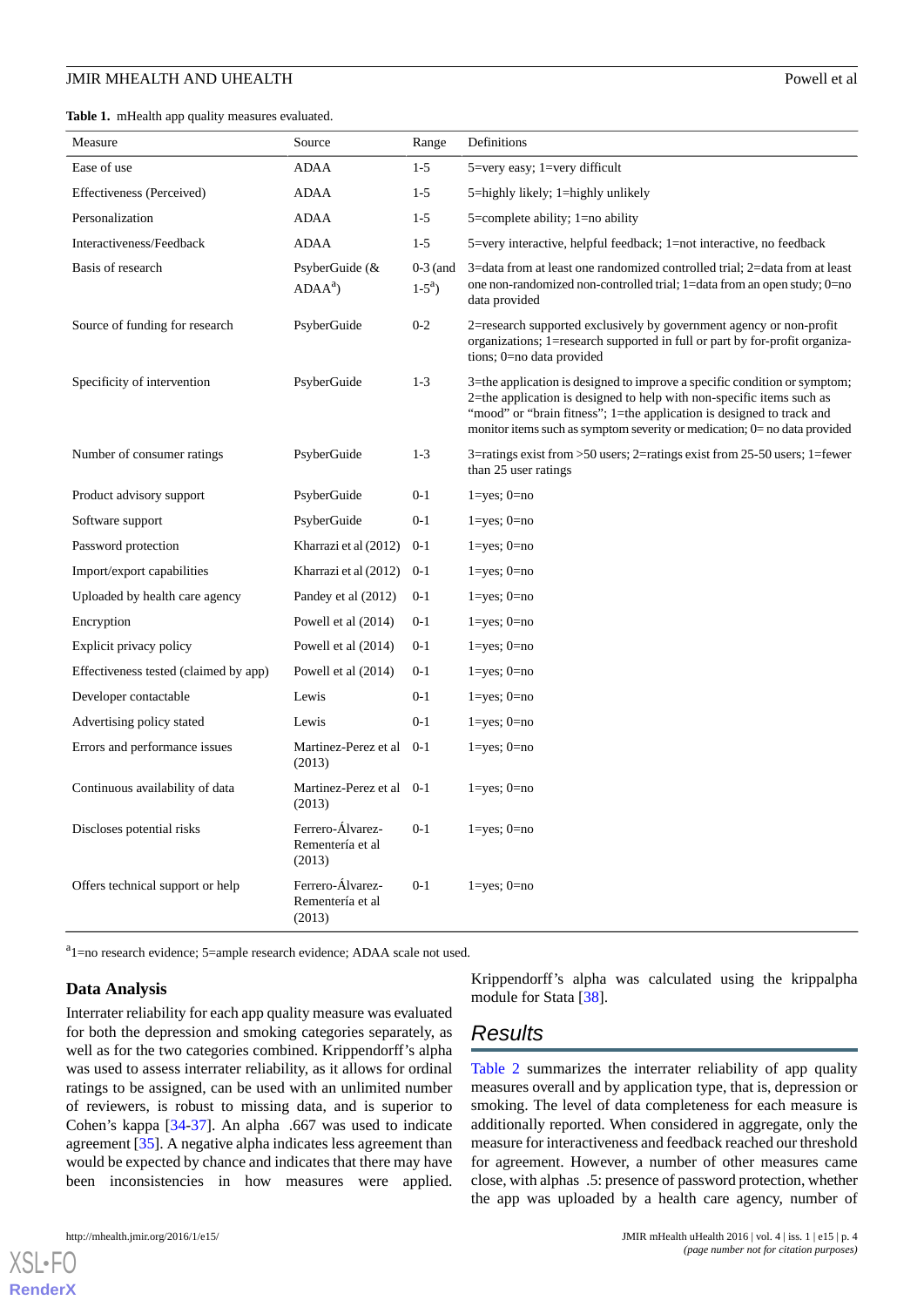consumer ratings, whether the app had an explicit privacy policy, whether the app had encryption, whether the app was based on research, and whether the app had product advisory support. There was the least agreement over whether apps had errors or performance issues, stated advertising policies, were easy to use, made claims about effectiveness being tested, and made data continuously available.

When ratings for depression apps were evaluated independently, both interactiveness and feedback measure and the password protection measure reached our threshold for agreement. Meanwhile, when ratings for smoking apps were evaluated independently, there was perfect agreement (alpha=1) on whether the apps were uploaded by health care agencies and whether the apps were encrypted. There were also differences in app quality measure reliability between the depression and smoking apps. The difference in alpha when applied to depression versus smoking apps was greater than .4 for the following measures: encryption, import/export capabilities, and specificity of intervention.

<span id="page-4-0"></span>**Table 2.** Interrater reliability of depression and smoking apps by measure.

| Measure                               | Interrater reliability (Krippendorff's alpha) |            |         | Completeness, % |
|---------------------------------------|-----------------------------------------------|------------|---------|-----------------|
|                                       | Aggregate                                     | Depression | Smoking |                 |
| Interactiveness/Feedback              | 0.69                                          | 0.69       | 0.67    | 93              |
| Password protection                   | 0.65                                          | 0.75       | 0.37    | 93              |
| Uploaded by health care agency        | 0.63                                          | 0.60       | 1.00    | 93              |
| Number of consumer ratings            | 0.59                                          | 0.74       | 0.42    | 93              |
| Explicit privacy policy               | 0.55                                          | 0.73       | 0.38    | 93              |
| Encryption                            | 0.54                                          | 0.51       | 1.00    | 92              |
| Basis of research                     | 0.53                                          | 0.55       | 0.44    | 93              |
| Product advisory support              | 0.52                                          | 0.55       | 0.44    | 93              |
| Offers technical support or help      | 0.45                                          | 0.50       | 0.35    | 93              |
| Software support                      | 0.44                                          | 0.42       | 0.44    | 93              |
| Import/export capabilities            | 0.42                                          | 0.47       | 0.04    | 93              |
| Developer contactable                 | 0.42                                          | 0.38       | 0.36    | 93              |
| Personalization                       | 0.42                                          | 0.38       | 0.49    | 93              |
| Specificity of intervention           | 0.36                                          | 0.33       | $-0.14$ | 91              |
| Source of funding for research        | 0.36                                          | 0.22       | 0.59    | 92              |
| Discloses potential risks             | 0.31                                          | 0.23       | 0.00    | 93              |
| Effectiveness (Perceived)             | 0.30                                          | 0.43       | 0.12    | 93              |
| Continuous availability of data       | 0.27                                          | 0.22       | 0.09    | 93              |
| Effectiveness tested (claimed by app) | 0.21                                          | 0.11       | 0.34    | 93              |
| Ease of use                           | 0.18                                          | 0.09       | 0.23    | 93              |
| Advertising policy stated             | 0.16                                          | $-0.04$    | 0.20    | 93              |
| Errors and performance issues         | 0.15                                          | 0.28       | 0.03    | 93              |

### *Discussion*

### **Principal Findings**

Overall, we found only a few measures with high interrater reliability; most of the app measures had poor interrater reliability. The measures with the highest degree of interrater reliability tended to involve the least rater discretion. For instance, the presence of encryption and whether or not the app was uploaded by a health care agency can be assessed largely on a factual basis, while the ease of use measure is subject to interpretation. Surprisingly, the presence of interactiveness/feedback, the measure with the greatest degree of interrater reliability overall, was a subjective measure. This

suggests that raters were able to come to directional agreement about interactiveness/feedback. While the measure was subjective, it may have led to more consistent ratings than many of the objective measures, as it could be assessed by examining an app holistically rather than by correctly identifying a single feature. While the presence or absence of a feature can be objectively determined, it can also more easily be missed by a reviewer performing a rapid review.

For mHealth apps to be successfully used in clinical practice, they need to be safe and effective. Reviewers had moderate agreement on security/privacy measures, including the presence of password protection, explicit privacy policy, and encryption. Perceived effectiveness had low interrater reliability suggesting

[XSL](http://www.w3.org/Style/XSL)•FO **[RenderX](http://www.renderx.com/)**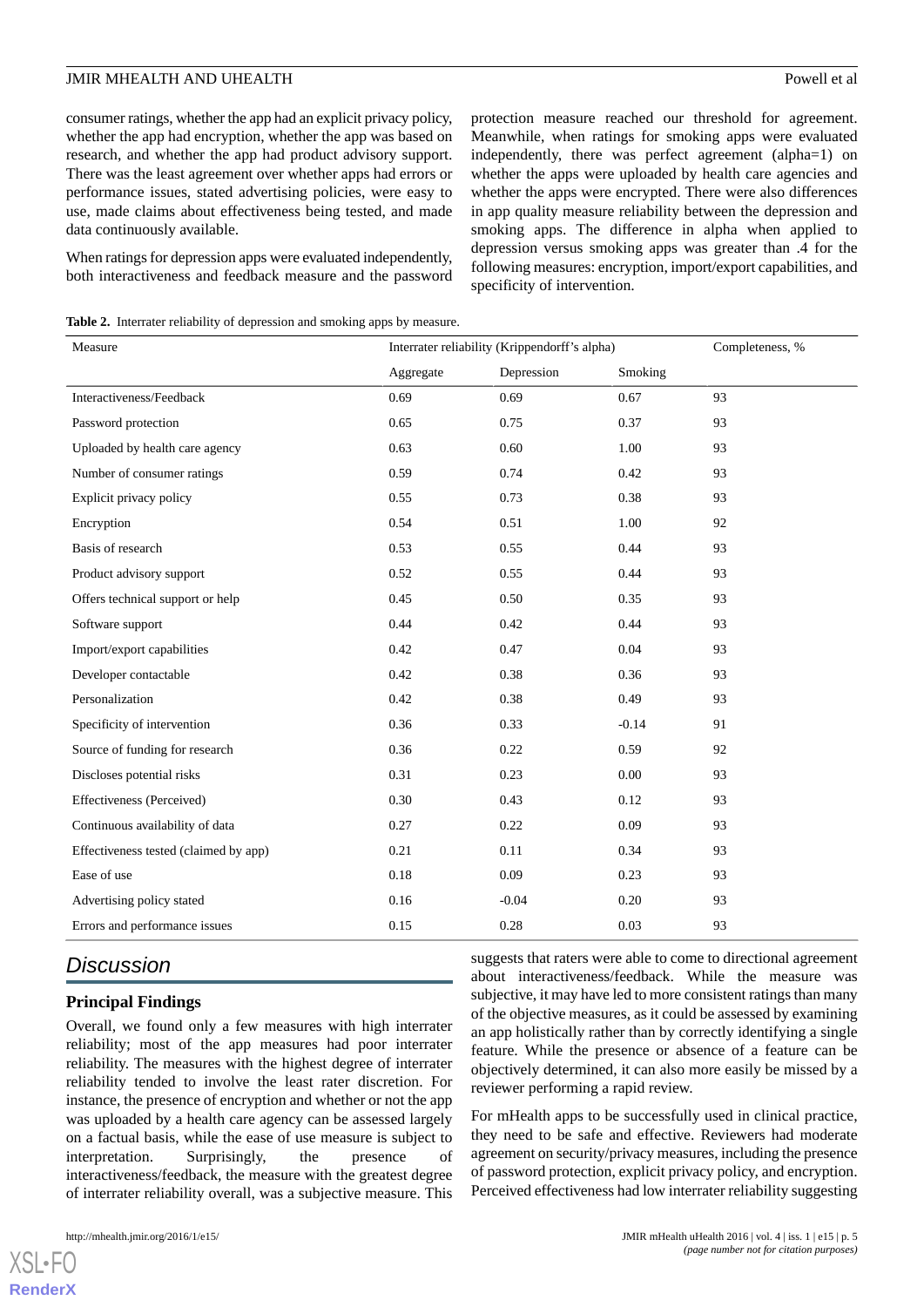that even finding agreement on which apps may actually offer effectiveness is challenging. Effectiveness tested as claimed by the app also had low interrater reliability. The basis of research behind an app had better interrater reliability and may be a more reliable indicator of effectiveness than perceived effectiveness. Due to the current limited data on the efficacy of most apps, relying on the research base alone is difficult at this time. Given the increasing shift to value-based care with rewards for delivering high-quality care based on evidence-based principles, subsequent research may examine ways of more consistently evaluating the performance of apps on these useful dimensions. Automated outcomes reporting may be a means of gauging effectiveness, and automated crash reporting may be a means of gauging performance [\[3](#page-6-2)].

Beyond effectiveness, other clinically important measures, such as ease of use and performance issues, also had relatively poor interrater reliability. Reviewers rated perceived effectiveness and ease of use with 5-point Likert scales in this study. More robust measures are needed for these important measures. The validated System Usability Scale [[39\]](#page-8-4) could be considered to measure ease of use.

We also found differences in the performance of measures between the smoking and depression apps. Depression apps had much higher interrater reliability on the presence of password protection than did smoking apps. Several of the smoking apps had passwords associated with the social network functionality, but not the rest of the app, which may have been a source of ambiguity for reviewers. The measures on whether an app was uploaded by a health care agency and contained encryption had perfect agreement for smoking apps, but not for depression apps. Therefore, there may be fundamental differences between categories of apps that impact the interrater reliability of measures. As a result of this heterogeneity, it may be necessary to validate the interrater reliability of measures separately for each category of apps.

While the challenge of rating mHealth apps may be new, issues related to rating scales are not new to health care. Measuring quality of care of hospitals and health care systems is challenging, and there is also at times little consensus between various metrics [\[40](#page-8-5)]. Perhaps organizations seeking to rate apps can learn from the quality improvement and safety literature to understand how to best implement effective rating scales.

Overall, the results suggest a need for great caution when assigning and interpreting app ratings (see [Table 3\)](#page-5-0). Organizations rating apps should create robust measures with clearly defined criteria to ensure consistency. They should then test the interrater reliability and validity of their measures and utilize only ones with high levels of agreement. The reliability of reviews can further be improved by carefully training reviewers on how to consistently apply the measures. Consumers of reviews—both patients and clinicians—should interpret reviews cautiously, especially if they rely on measures that have not been shown to be reliable and valid. Clinicians may wish to use reviews as a mechanism for selecting potentially beneficial apps and then carefully test apps before recommending them to patients to ensure that the reviewers' definitions of quality are consistent with their own. There may likewise be value in discussing apps with colleagues before recommending them, as it appears that clinicians may not identify quality issues consistently. Even in this era of digital health, clinician judgment may still be the best available tool for evaluating apps. [Table 3](#page-5-0) summarizes lessons learned from our app review.

<span id="page-5-0"></span>Table 3. Key lessons learned for clinicians, patients, and app reviewers.

| For clinicians                                                                              | For patients                                                        | For app reviewers                                                                             |  |
|---------------------------------------------------------------------------------------------|---------------------------------------------------------------------|-----------------------------------------------------------------------------------------------|--|
| Interpret mHealth app reviews cautiously, especially<br>if measures have not been validated | Interpret mHealth app reviews cau-<br>tiously                       | Use previously validated measures with high inter-<br>rater reliability, if available         |  |
| Consider reviewing apps personally before recommend-<br>ing apps to patients                | Consult with your health care<br>provider or another trusted source | Train reviewers on the measures using standardized<br>specifications                          |  |
| Consider discussing apps with colleagues                                                    |                                                                     | Involve patients or reviewers with the condition of<br>interest in the reviews                |  |
| Use clinical judgment as a tool for evaluating apps                                         |                                                                     | Record the name and version of the app being re-<br>viewed, as well as the date of the review |  |

#### **Limitations**

While this study provides some initial conclusions about interrater reliability, it may have limited generalizability and does not address measure validity. Only 20 apps in two categories were evaluated, and some differences were found in the interrater reliability of the measures across categories. We included only Apple iOS apps for iPhone devices; Android-only apps were not considered. Furthermore, the apps selected may not be representative of their respective categories.

The app review methods used may have contributed to low measure interrater reliability. The measures of review completeness suggest that reviewers sometimes had issues

 $XSI - F($ **[RenderX](http://www.renderx.com/)** determining the appropriate ratings for measures or finding the right apps. Future researchers and physicians prescribing apps should consider providing direct links to apps to ensure that there is no confusion. It is easy to imagine situations where physicians recommend apps to patients by name, and then patients are unable to properly identify apps as other available apps have similar titles. Likewise, detailed measure definitions and additional reviewer training may help future reviewers provide more complete ratings with confidence. Nonetheless, each measure was applied 109 or more times, out of a potential total of 120 applications, indicating that in the majority of cases, reviewers were able to properly identify the app and apply a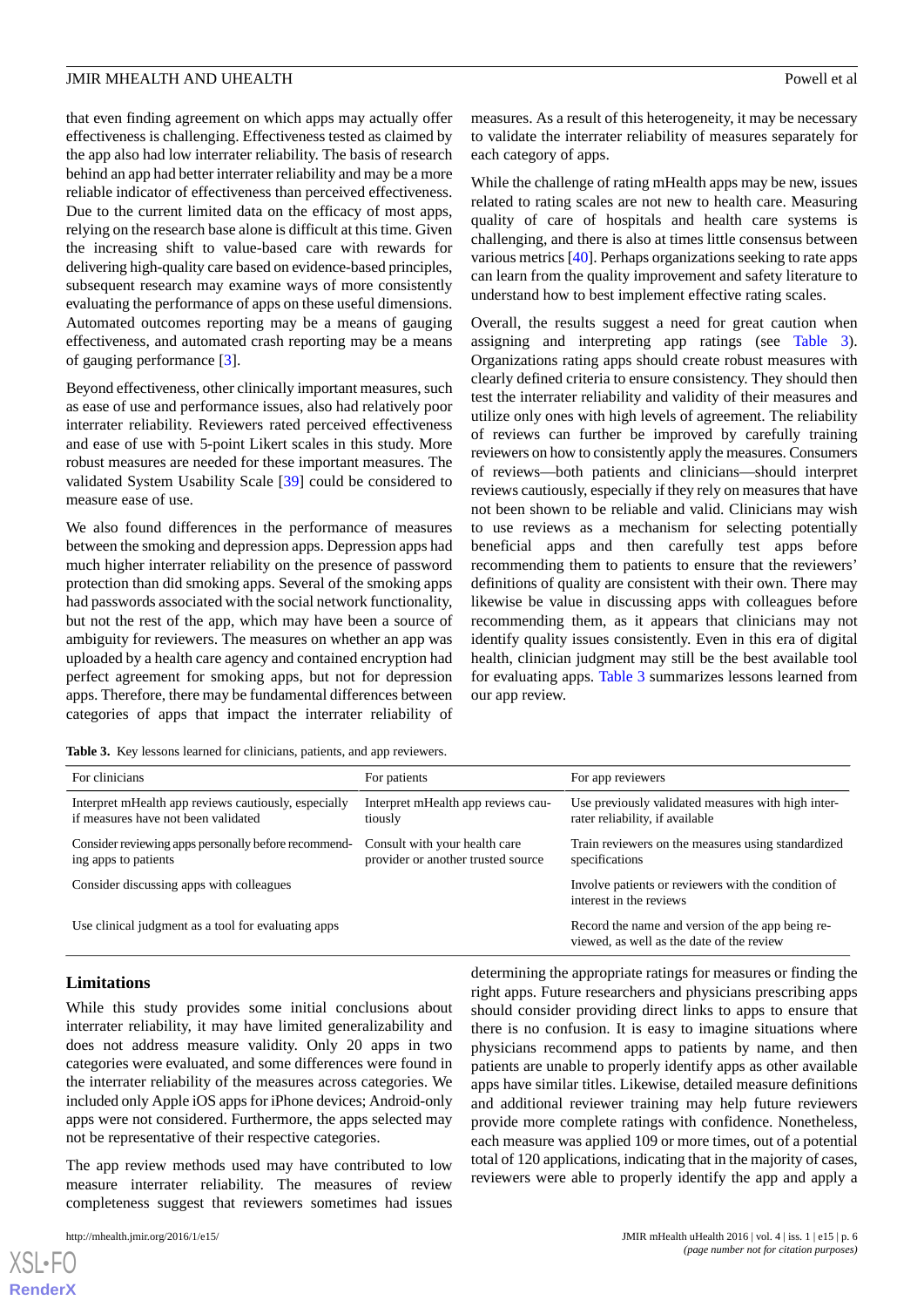rating for the measure. Further, there may be idiosyncrasies in the rating behavior of the 6 reviewers who participated.

Of note, we did not include any patient ratings in our review process. In the future, it would be interesting to compare the ratings of patients versus expert reviewers. It is possible that patients with depression or tobacco use disorder may have been able to identify salient app features that our reviewers missed. Further research is needed in this important area.

Last, reviews were performed over a 3-month period between March and May 2015, and it is possible that the apps themselves evolved through updates during the period in a way that impacted the reviews. While this issue impacts interrater reliability, it also impacts the usefulness of reviews, as patients and clinicians may sometimes have to rely on reviews that were conducted on prior versions of apps.

#### **Conclusions**

Our study suggests that some measures have greater interrater reliability than others and that the relative interrater reliability of measures is not robust across categories of mHealth apps. Unfortunately, the research also suggests that some of the most clinically useful measures—effectiveness and ease of use—have relatively poor interrater reliability. Organizations seeking to rate apps should consider the interrater reliability of the metrics they are utilizing and select metrics with lower levels of ambiguity. Clinician judgment thus remains critical in evaluating and understanding the clinical role of mobile phone apps.

### **Acknowledgments**

The first author and second author are equal co–first authors of the paper.

The authors would like to thank the Harvard Longwood Psychiatry Residency Training Program for assistance with the article processing fee. The Program has not reviewed or approved publication of the manuscript.

### **Conflicts of Interest**

<span id="page-6-9"></span>ACP has an ownership stake in ArxViva, Inc. and Payer+Provider Syndicate and is on the scientific advisory board of PsyberGuide. SC is an Associate Editor of iMedicalApps. ABL has support from the Commonwealth Fund and is an advisor to the Hacking Medicine Institute.

### **Multimedia Appendix 1**

mHealth apps.

### <span id="page-6-0"></span>[[PDF File \(Adobe PDF File\), 279KB-Multimedia Appendix 1](https://jmir.org/api/download?alt_name=mhealth_v4i1e15_app1.pdf&filename=7ae889984af62545c853aea1dd40f52c.pdf)]

### <span id="page-6-1"></span>**References**

- <span id="page-6-2"></span>1. IMS Health. 2015. IMS Institute for Healthcare Economics URL: [http://www.imshealth.com/portal/site/imshealth/](http://www.imshealth.com/portal/site/imshealth/menuitem.0be132395225d98ee566e5661ad8c22a/?vgnextoid=a64de5fda6370410VgnVCM10000076192ca2RCRD) [menuitem.0be132395225d98ee566e5661ad8c22a/?vgnextoid=a64de5fda6370410VgnVCM10000076192ca2RCRD](http://www.imshealth.com/portal/site/imshealth/menuitem.0be132395225d98ee566e5661ad8c22a/?vgnextoid=a64de5fda6370410VgnVCM10000076192ca2RCRD) [accessed 2015-09-24] [\[WebCite Cache ID 6bmuQEZsG\]](http://www.webcitation.org/

                                6bmuQEZsG)
- <span id="page-6-3"></span>2. Powell AC, Landman AB, Bates DW. In search of a few good apps. JAMA 2014 May 14;311(18):1851-1852. [doi: [10.1001/jama.2014.2564](http://dx.doi.org/10.1001/jama.2014.2564)] [Medline: [24664278](http://www.ncbi.nlm.nih.gov/entrez/query.fcgi?cmd=Retrieve&db=PubMed&list_uids=24664278&dopt=Abstract)]
- <span id="page-6-4"></span>3. Powell AC, Landman AB, Bates DW. Certification of mobile apps for health care--reply. JAMA 2014 Sep 17;312(11):1156-1157. [doi: [10.1001/jama.2014.9007](http://dx.doi.org/10.1001/jama.2014.9007)] [Medline: [25226488\]](http://www.ncbi.nlm.nih.gov/entrez/query.fcgi?cmd=Retrieve&db=PubMed&list_uids=25226488&dopt=Abstract)
- <span id="page-6-5"></span>4. Shen N, Levitan M, Johnson A, Bender JL, Hamilton-Page M, Jadad Alejandro AR, et al. Finding a depression app: a review and content analysis of the depression app marketplace. JMIR Mhealth Uhealth 2015;3(1):e16 [[FREE Full text](http://mhealth.jmir.org/2015/1/e16/)] [doi: [10.2196/mhealth.3713\]](http://dx.doi.org/10.2196/mhealth.3713) [Medline: [25689790\]](http://www.ncbi.nlm.nih.gov/entrez/query.fcgi?cmd=Retrieve&db=PubMed&list_uids=25689790&dopt=Abstract)
- <span id="page-6-6"></span>5. Torous J, Powell AC. Current research and trends in the use of smartphone applications for mood disorders. Internet Interventions 2015 May;2(2):169-173. [doi: [10.1016/j.invent.2015.03.002\]](http://dx.doi.org/10.1016/j.invent.2015.03.002)
- <span id="page-6-7"></span>6. Food and Drug Administration. 2015 Feb 09. Mobile Medical Applications: Guidance for Industry and Food and Drug Administration Staff URL: <http://www.fda.gov/downloads/MedicalDevices/.../UCM263366.pdf> [accessed 2015-11-01] [[WebCite Cache ID 6ek8YGpuF](http://www.webcitation.org/

                                6ek8YGpuF)]
- <span id="page-6-8"></span>7. Knapton S. The Telegraph. 2015 Oct 12. Most NHS depression apps are unproven, warn health experts Internet URL: [http:/](http://www.telegraph.co.uk/news/nhs/11926616/Most-NHS-depression-apps-are-unproven-warn-health-experts.html) [/www.telegraph.co.uk/news/nhs/11926616/Most-NHS-depression-apps-are-unproven-warn-health-experts.html](http://www.telegraph.co.uk/news/nhs/11926616/Most-NHS-depression-apps-are-unproven-warn-health-experts.html) [accessed 2015-10-24] [\[WebCite Cache ID 6cWLH90jy](http://www.webcitation.org/

                                6cWLH90jy)]
- 8. Wicks P, Chiauzzi E. 'Trust but verify'--five approaches to ensure safe medical apps. BMC Med 2015;13:205 [[FREE Full](http://bmcmedicine.biomedcentral.com/articles/10.1186/s12916-015-0451-z) [text](http://bmcmedicine.biomedcentral.com/articles/10.1186/s12916-015-0451-z)] [doi: [10.1186/s12916-015-0451-z](http://dx.doi.org/10.1186/s12916-015-0451-z)] [Medline: [26404791\]](http://www.ncbi.nlm.nih.gov/entrez/query.fcgi?cmd=Retrieve&db=PubMed&list_uids=26404791&dopt=Abstract)
- 9. Boudreaux ED, Waring ME, Hayes RB, Sadasivam RS, Mullen S, Pagoto S. Evaluating and selecting mobile health apps: strategies for healthcare providers and healthcare organizations. Transl Behav Med 2014 Dec;4(4):363-371 [\[FREE Full](http://europepmc.org/abstract/MED/25584085) [text](http://europepmc.org/abstract/MED/25584085)] [doi: [10.1007/s13142-014-0293-9\]](http://dx.doi.org/10.1007/s13142-014-0293-9) [Medline: [25584085](http://www.ncbi.nlm.nih.gov/entrez/query.fcgi?cmd=Retrieve&db=PubMed&list_uids=25584085&dopt=Abstract)]
- 10. Dayer L, Heldenbrand S, Anderson P, Gubbins PO, Martin BC. Smartphone medication adherence apps: potential benefits to patients and providers. J Am Pharm Assoc (2003) 2013;53(2):172-181 [\[FREE Full text](http://europepmc.org/abstract/MED/23571625)] [doi: [10.1331/JAPhA.2013.12202\]](http://dx.doi.org/10.1331/JAPhA.2013.12202) [Medline: [23571625](http://www.ncbi.nlm.nih.gov/entrez/query.fcgi?cmd=Retrieve&db=PubMed&list_uids=23571625&dopt=Abstract)]

[XSL](http://www.w3.org/Style/XSL)•FO **[RenderX](http://www.renderx.com/)**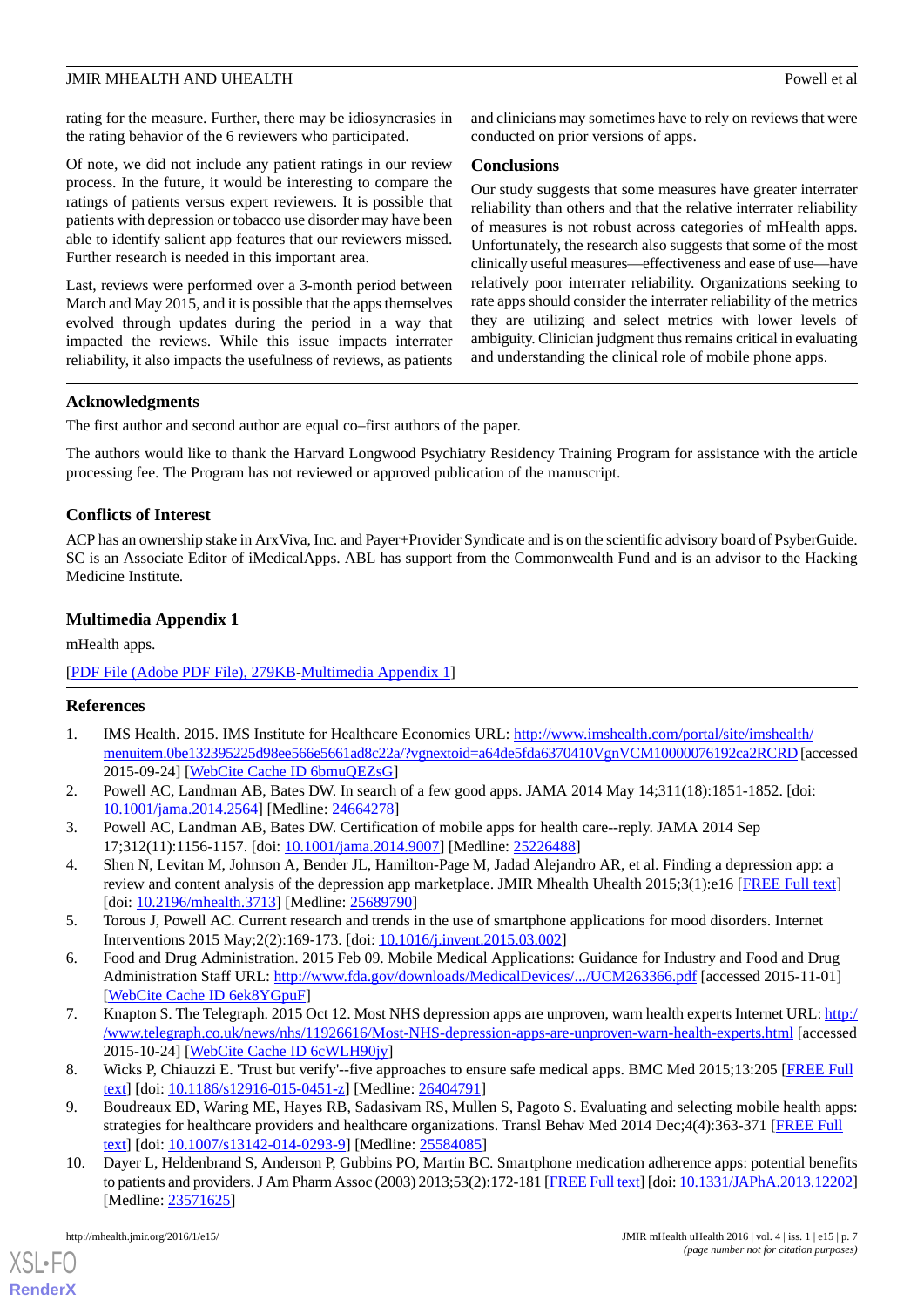- <span id="page-7-0"></span>11. Ostrovsky A, Deen N, Simon A, Mate K. Institute for Healthcare Improvement. Cambridge, MA; 2014 Jun. A framework for selecting digital health technology: IHI Innovation Report URL: [http://www.ihi.org/resources/Pages/Publications/](http://www.ihi.org/resources/Pages/Publications/AFrameworkforSelectingDigitalHealthTechnology.aspx) [AFrameworkforSelectingDigitalHealthTechnology.aspx](http://www.ihi.org/resources/Pages/Publications/AFrameworkforSelectingDigitalHealthTechnology.aspx) [accessed 2016-01-23] [\[WebCite Cache ID 6ek9vtCCA\]](http://www.webcitation.org/

                                6ek9vtCCA)
- <span id="page-7-1"></span>12. Stoyanov SR, Hides L, Kavanagh DJ, Zelenko O, Tjondronegoro D, Mani M. Mobile app rating scale: a new tool for assessing the quality of health mobile apps. JMIR Mhealth Uhealth 2015;3(1):e27 [\[FREE Full text\]](http://mhealth.jmir.org/2015/1/e27/) [doi: [10.2196/mhealth.3422](http://dx.doi.org/10.2196/mhealth.3422)] [Medline: [25760773](http://www.ncbi.nlm.nih.gov/entrez/query.fcgi?cmd=Retrieve&db=PubMed&list_uids=25760773&dopt=Abstract)]
- <span id="page-7-2"></span>13. Chan S, Torous J, Hinton L, Yellowlees P. Towards a Framework for Evaluating Mobile Mental Health Apps. Telemed J E Health 2015 Dec;21(12):1038-1041. [doi: [10.1089/tmj.2015.0002](http://dx.doi.org/10.1089/tmj.2015.0002)] [Medline: [26171663](http://www.ncbi.nlm.nih.gov/entrez/query.fcgi?cmd=Retrieve&db=PubMed&list_uids=26171663&dopt=Abstract)]
- <span id="page-7-3"></span>14. Torous J, Powell AC. Current research and trends in the use of smartphone applications for mood disorders. Internet Interventions 2015 May;2(2):169-173. [doi: [10.1016/j.invent.2015.03.002\]](http://dx.doi.org/10.1016/j.invent.2015.03.002)
- <span id="page-7-4"></span>15. Milani P, Coccetta CA, Rabini A, Sciarra T, Massazza G, Ferriero G. Mobile smartphone applications for body position measurement in rehabilitation: a review of goniometric tools. PM R 2014 Nov;6(11):1038-1043. [doi: [10.1016/j.pmrj.2014.05.003](http://dx.doi.org/10.1016/j.pmrj.2014.05.003)] [Medline: [24844445](http://www.ncbi.nlm.nih.gov/entrez/query.fcgi?cmd=Retrieve&db=PubMed&list_uids=24844445&dopt=Abstract)]
- <span id="page-7-5"></span>16. Gajecki M, Berman AH, Sinadinovic K, Rosendahl I, Andersson C. Mobile phone brief intervention applications for risky alcohol use among university students: a randomized controlled study. Addict Sci Clin Pract 2014;9:11 [\[FREE Full text](http://ascpjournal.biomedcentral.com/articles/10.1186/1940-0640-9-11)] [doi: [10.1186/1940-0640-9-11](http://dx.doi.org/10.1186/1940-0640-9-11)] [Medline: [24985342\]](http://www.ncbi.nlm.nih.gov/entrez/query.fcgi?cmd=Retrieve&db=PubMed&list_uids=24985342&dopt=Abstract)
- <span id="page-7-6"></span>17. Torous J, Keshavan M, Gutheil T. Promise and perils of digital psychiatry. Asian J Psychiatr 2014 Aug;10:120-122. [doi: [10.1016/j.ajp.2014.06.006\]](http://dx.doi.org/10.1016/j.ajp.2014.06.006) [Medline: [25042968\]](http://www.ncbi.nlm.nih.gov/entrez/query.fcgi?cmd=Retrieve&db=PubMed&list_uids=25042968&dopt=Abstract)
- <span id="page-7-7"></span>18. West JH, Hall PC, Hanson CL, Barnes MD, Giraud-Carrier C, Barrett J. There's an app for that: content analysis of paid health and fitness apps. J Med Internet Res 2012;14(3):e72 [\[FREE Full text\]](http://www.jmir.org/2012/3/e72/) [doi: [10.2196/jmir.1977\]](http://dx.doi.org/10.2196/jmir.1977) [Medline: [22584372](http://www.ncbi.nlm.nih.gov/entrez/query.fcgi?cmd=Retrieve&db=PubMed&list_uids=22584372&dopt=Abstract)]
- <span id="page-7-8"></span>19. BinDhim NF, Hawkey A, Trevena L. A systematic review of quality assessment methods for smartphone health apps. Telemed J E Health 2015 Feb;21(2):97-104. [doi: [10.1089/tmj.2014.0088](http://dx.doi.org/10.1089/tmj.2014.0088)] [Medline: [25469795](http://www.ncbi.nlm.nih.gov/entrez/query.fcgi?cmd=Retrieve&db=PubMed&list_uids=25469795&dopt=Abstract)]
- 20. Abroms LC, Lee WJ, Bontemps-Jones J, Ramani R, Mellerson J. A content analysis of popular smartphone apps for smoking cessation. Am J Prev Med 2013 Dec;45(6):732-736 [\[FREE Full text\]](http://europepmc.org/abstract/MED/24237915) [doi: [10.1016/j.amepre.2013.07.008\]](http://dx.doi.org/10.1016/j.amepre.2013.07.008) [Medline: [24237915](http://www.ncbi.nlm.nih.gov/entrez/query.fcgi?cmd=Retrieve&db=PubMed&list_uids=24237915&dopt=Abstract)]
- <span id="page-7-9"></span>21. Choi J, Noh G, Park D. Smoking cessation apps for smartphones: content analysis with the self-determination theory. J Med Internet Res 2014;16(2):e44 [[FREE Full text](http://www.jmir.org/2014/2/e44/)] [doi: [10.2196/jmir.3061\]](http://dx.doi.org/10.2196/jmir.3061) [Medline: [24521881](http://www.ncbi.nlm.nih.gov/entrez/query.fcgi?cmd=Retrieve&db=PubMed&list_uids=24521881&dopt=Abstract)]
- <span id="page-7-11"></span><span id="page-7-10"></span>22. Shen N, Levitan M, Johnson A, Bender JL, Hamilton-Page M, Jadad AA, et al. Finding a depression app: a review and content analysis of the depression app marketplace. JMIR Mhealth Uhealth 2015;3(1):e16 [\[FREE Full text\]](http://mhealth.jmir.org/2015/1/e16/) [doi: [10.2196/mhealth.3713](http://dx.doi.org/10.2196/mhealth.3713)] [Medline: [25689790](http://www.ncbi.nlm.nih.gov/entrez/query.fcgi?cmd=Retrieve&db=PubMed&list_uids=25689790&dopt=Abstract)]
- <span id="page-7-12"></span>23. National Institute of Mental Health. 2015. Major Depression Among Adults URL: [http://www.nimh.nih.gov/health/statistics/](http://www.nimh.nih.gov/health/statistics/prevalence/major-depression-among-adults.shtml) [prevalence/major-depression-among-adults.shtml](http://www.nimh.nih.gov/health/statistics/prevalence/major-depression-among-adults.shtml) [accessed 2015-10-24] [[WebCite Cache ID 6cWKbu31I\]](http://www.webcitation.org/

                                6cWKbu31I)
- 24. Centers for Disease Control and Prevention. 2015 Aug 25. Smoking & Tobacco Use URL: [http://www.cdc.gov/tobacco/](http://www.cdc.gov/tobacco/data_statistics/fact_sheets/adult_data/cig_smoking/) [data\\_statistics/fact\\_sheets/adult\\_data/cig\\_smoking/](http://www.cdc.gov/tobacco/data_statistics/fact_sheets/adult_data/cig_smoking/) [accessed 2015-10-24] [\[WebCite Cache ID 6cWKj9etb](http://www.webcitation.org/

                                6cWKj9etb)]
- <span id="page-7-13"></span>25. IMS Institute for Healthcare Informatics. 2015. Patient Adoption of mHealth URL: [http://www.imshealth.com/portal/site/](http://www.imshealth.com/portal/site/imshealth/menuitem.762a961826aad98f53c753c71ad8c22a/?vgnextoid=e0f913850c8b1410VgnVCM10000076192ca2RCRD&vgnextchannel=736de5fda6370410VgnVCM10000076192ca2RCRD&vgnextfmt=default) [imshealth/menuitem.762a961826aad98f53c753c71ad8c22a/](http://www.imshealth.com/portal/site/imshealth/menuitem.762a961826aad98f53c753c71ad8c22a/?vgnextoid=e0f913850c8b1410VgnVCM10000076192ca2RCRD&vgnextchannel=736de5fda6370410VgnVCM10000076192ca2RCRD&vgnextfmt=default) [?vgnextoid=e0f913850c8b1410VgnVCM10000076192ca2RCRD&vgnextchannel=736de5fda6370410VgnVCM10000076192ca2RCRD&vgnextfmt=default](http://www.imshealth.com/portal/site/imshealth/menuitem.762a961826aad98f53c753c71ad8c22a/?vgnextoid=e0f913850c8b1410VgnVCM10000076192ca2RCRD&vgnextchannel=736de5fda6370410VgnVCM10000076192ca2RCRD&vgnextfmt=default) [accessed 2015-10-24] [\[WebCite Cache ID 6cWM6CATH\]](http://www.webcitation.org/

                                6cWM6CATH)
- <span id="page-7-15"></span><span id="page-7-14"></span>26. Donker T, Petrie K, Proudfoot J, Clarke J, Birch M, Christensen H. Smartphones for smarter delivery of mental health programs: a systematic review. J Med Internet Res 2013;15(11):e247 [[FREE Full text\]](http://www.jmir.org/2013/11/e247/) [doi: [10.2196/jmir.2791\]](http://dx.doi.org/10.2196/jmir.2791) [Medline: [24240579](http://www.ncbi.nlm.nih.gov/entrez/query.fcgi?cmd=Retrieve&db=PubMed&list_uids=24240579&dopt=Abstract)]
- <span id="page-7-17"></span><span id="page-7-16"></span>27. Anxiety and Depression Association of America. 2015. Mobile Apps URL:<http://www.adaa.org/finding-help/mobile-apps> [accessed 2015-09-24] [\[WebCite Cache ID 6bmudjDY7](http://www.webcitation.org/

                                6bmudjDY7)]
- 28. PsyberGuide. 2015. PsyberGuide ratings explanation URL:<http://psyberguide.org/psyberguide-ratings-explanation/> [accessed 2015-09-24] [\[WebCite Cache ID 6bmujJ5ug](http://www.webcitation.org/

                                6bmujJ5ug)]
- <span id="page-7-18"></span>29. Kharrazi H, Chisholm R, VanNasdale D, Thompson B. Mobile personal health records: an evaluation of features and functionality. Int J Med Inform 2012 Sep;81(9):579-593. [doi: [10.1016/j.ijmedinf.2012.04.007](http://dx.doi.org/10.1016/j.ijmedinf.2012.04.007)] [Medline: [22809779](http://www.ncbi.nlm.nih.gov/entrez/query.fcgi?cmd=Retrieve&db=PubMed&list_uids=22809779&dopt=Abstract)]
- <span id="page-7-19"></span>30. Pandey A, Hasan S, Dubey D, Sarangi S. Smartphone apps as a source of cancer information: changing trends in health information-seeking behavior. J Cancer Educ 2013 Mar;28(1):138-142. [doi: [10.1007/s13187-012-0446-9\]](http://dx.doi.org/10.1007/s13187-012-0446-9) [Medline: [23275239](http://www.ncbi.nlm.nih.gov/entrez/query.fcgi?cmd=Retrieve&db=PubMed&list_uids=23275239&dopt=Abstract)]
- <span id="page-7-20"></span>31. Lewis TL. A systematic self-certification model for mobile medical apps. J Med Internet Res 2013;15(4):e89 [\[FREE Full](http://www.jmir.org/2013/4/e89/) [text](http://www.jmir.org/2013/4/e89/)] [doi: [10.2196/jmir.2446](http://dx.doi.org/10.2196/jmir.2446)] [Medline: [23615332](http://www.ncbi.nlm.nih.gov/entrez/query.fcgi?cmd=Retrieve&db=PubMed&list_uids=23615332&dopt=Abstract)]
- 32. Martínez-Pérez B, de la Torre-Díez I, Candelas-Plasencia S, López-Coronado M. Development and evaluation of tools for measuring the quality of experience (QoE) in mHealth applications. J Med Syst 2013 Oct;37(5):9976. [doi: [10.1007/s10916-013-9976-x\]](http://dx.doi.org/10.1007/s10916-013-9976-x) [Medline: [24014255](http://www.ncbi.nlm.nih.gov/entrez/query.fcgi?cmd=Retrieve&db=PubMed&list_uids=24014255&dopt=Abstract)]
- 33. Ferrero-Alvarez-Rementeria J, Santana-Lopez V, Escobar-Ubreva A, Vazquez-Vazquez M. European Journal of ePractice. 2013 Dec. Quality and safety strategy for mobile health applications: a certification programme URL: [https://joinup.](https://joinup.ec.europa.eu/sites/default/files/28/06/c2/ePractice-Journal-Vol.21-December%202013.pdf) [ec.europa.eu/sites/default/files/28/06/c2/ePractice-Journal-Vol.21-December%202013.pdf](https://joinup.ec.europa.eu/sites/default/files/28/06/c2/ePractice-Journal-Vol.21-December%202013.pdf) [accessed 2016-01-29] [\[WebCite](http://www.webcitation.org/

                                6etzyfH47) [Cache ID 6etzyfH47](http://www.webcitation.org/

                                6etzyfH47)]